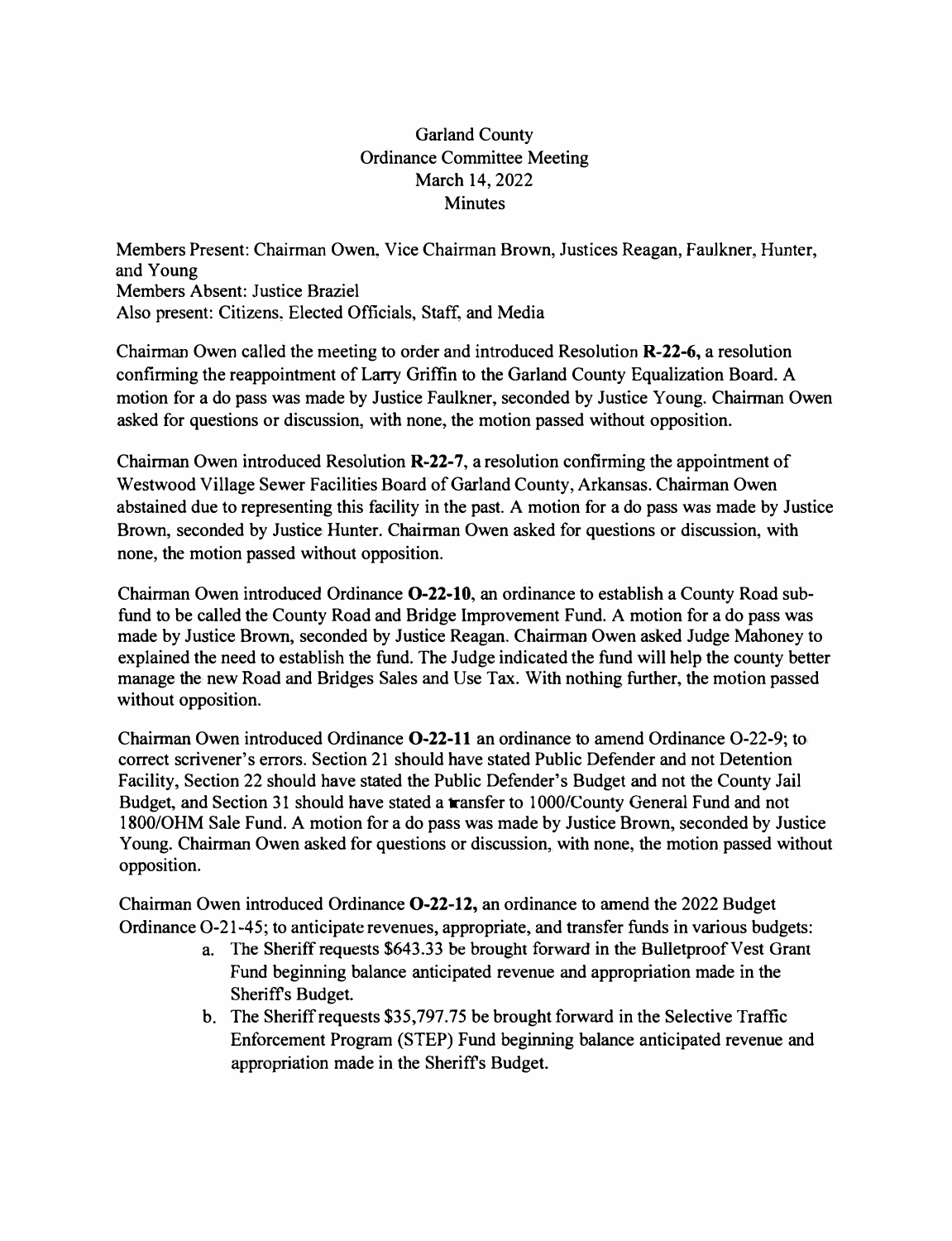- c. The Sheriff requests \$1,180.00 be brought forward in the Justice Assistance Grant (JAG) Fund beginning balance anticipated revenue and appropriation made in the Sheriff's Budget.
- d. The Sheriff requests \$24,191.69 be brought forward in the Comprehensive Opioid Abuse Program (COAP) Fund beginning balance anticipated revenue and appropriation made in the Sheriff's Budget.
- e. The Sheriff has been awarded a Project Safe Neighborhoods Grant that is reimbursable and will require an appropriation/transfer of \$16,500.00 from the Ouachita Memorial Hospital (OMH) Sale Fund.
- f. The Sheriff requests \$16,274.00 be brought forward in the Juvenile Grant-In-Aid Fund beginning balance anticipated revenue and appropriation made in the Juvenile Detention Budget.
- g. The Circuit Court Division II Juvenile Judge has been awarded a Juvenile Accountability Court Grant that is reimbursable and will require an appropriation/transfer of \$3,575.20 from the Ouachita Memorial Hospital (OMH) Sale Fund.

A motion for a do pass was made by Justice Young, seconded by Justice Brown. Comptroller Ashmore explained the county waits until March to move these grants forward, due to uncertainty of expenditures during the accrual period. Chairman Owen asked for questions or discussion, with none, the motion passed without opposition.

Chairman Owen introduced Ordinance O-22-13, an ordinance to amend the 2022 Budget Ordinance O-21-45; to anticipate revenues, appropriate, and transfer funds in various budgets:

- a. The County Judge requests an appropriation of \$11,413.25 in the Animal Control Fund, Animal Control Budget to increase the transfers out to \$61,413.25 to be transferred to the General Fund to offset the cost paid to the City of Hot Springs for the same amount as the adoption fees collected by the city in the year 2021.
- b. The County Judge deposited \$38,240.13 in the Solid Waste Fund from a reimbursement from Southwest Central Regional Solid Waste and would like it appropriated in the Solid Waste Budget with \$20,000.00 in overtime and  $$18,240.13$  in small equipment.
- c. The County Judge requests an appropriation of \$34,532.53 for fleet liability insurance increases due to new vehicle purchases in the prior year, with \$14,387.00 in the County General, Sheriff's Budget and \$20,145.53 in the Solid Waste Fund, Solid Waste Budget.
- d. The County Judge requests an appropriation and transfer of \$447.15 for fleet liability insurance. He would like to transfer \$447.15 from the Solid Waste-Cedar Glades Park Fund, Solid Waste-Cedar Glades Park Budget to the SW-Stormwater Fund, Environmental Inspections Budget to correct the fleet liability insurance allocation.
- e. The County Judge requests an appropriation of \$8,656.57 for fire and extended coverage insurance increases due to new property and changes in values in the prior year, with \$3,525.15 in the County General, General Services Budget;